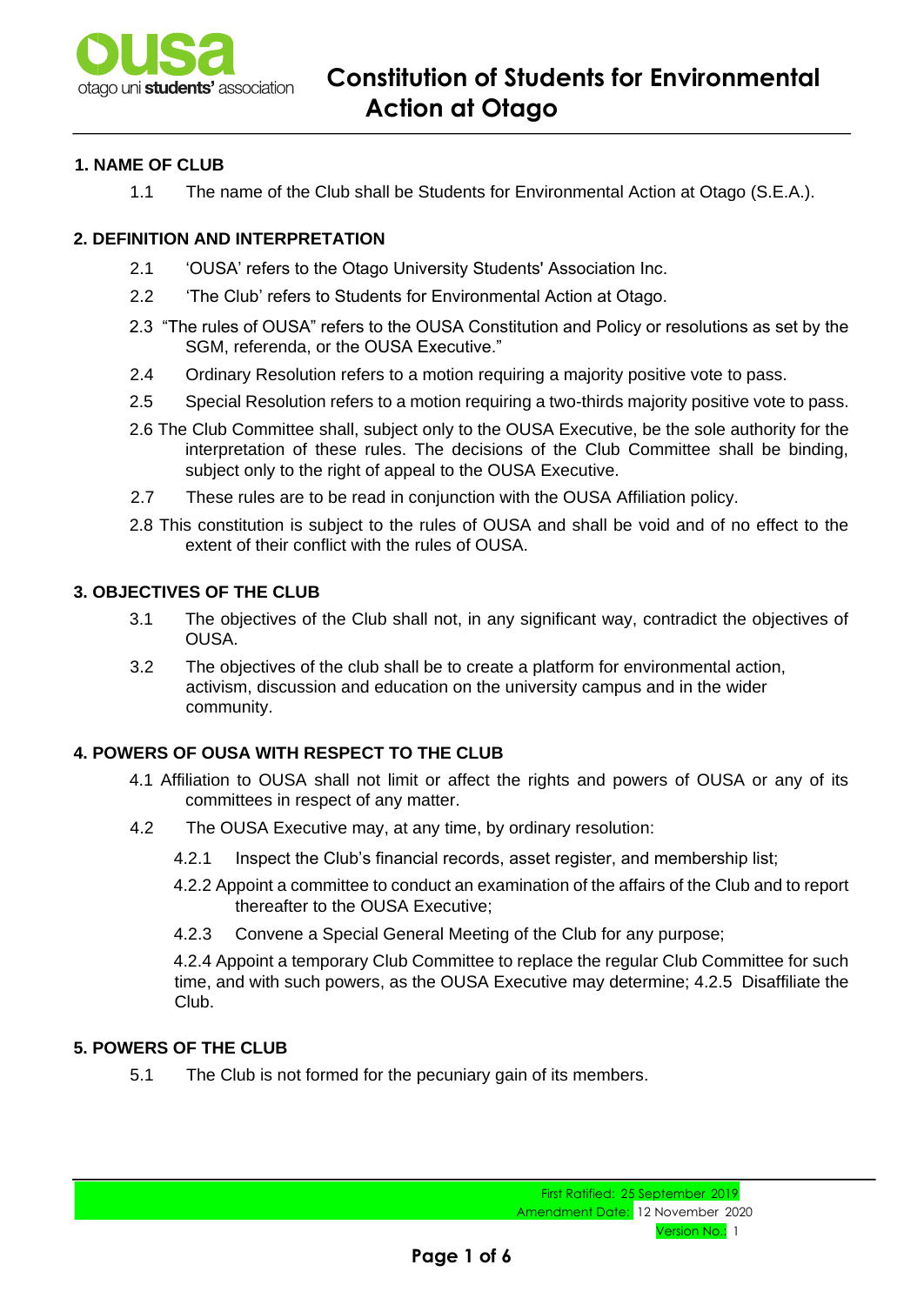

- 5.1.1 The Club may make payment as reasonable remuneration to any servant or officer of The Club or the payment of reasonable expense to any authorised representative or delegate of the Club.
- 5.1.2 Reasonable remuneration shall not exceed market rates for the provision of equivalent goods or services.

## **6. AFFILIATION**

- 6.1 The Club shall be affiliated to OUSA.
- 6.2 The Club and its members present and future shall be bound by the rules of OUSA, and every such Club and all such members shall be so bound in all respects. Where the OUSA constitution is not expressly mentioned in the constitution of the Club, the provisions of the OUSA constitution shall be read into the document.
- 6.3 The Club's affiliation to OUSA shall automatically lapse if The Club fails or ceases to comply with the OUSA Affiliation Policy or Section 18 of the OUSA Constitution and Rules.
- 6.4 The Club shall not become affiliated to or in any way connected with any other organisation without the consent of the OUSA Executive.
	- 6.4.1 Any affiliation to any other body entered into without the OUSA Executive's consent shall be null and void.

## **7. LIABILITIES INCURRED BY THE CLUB**

- 7.1 The Club shall not enter into any loan agreement of a value greater than NZ\$1000 without approval by ordinary resolution of the OUSA Executive.
- 7.2 OUSA shall not be responsible for any liabilities or debts incurred by the Club.

## **8. MEMBERSHIP**

- 8.1 The Club shall, in normal circumstances, have no less than 90% of total membership comprised of OUSA/OPSA members.
- 8.2 The Club shall in normal circumstances have no less than ten members.
- 8.3 Membership of the Club shall be open to all members of OUSA/OPSA.
- 8.4 Membership can be restricted to a subsection of OUSA/OPSA members provided that the restrictions do not contravene the laws of New Zealand.
- 8.5 Persons shall become members of the Club when an application for membership is given in writing to the Club Committee and accompanied with the annual subscription fee (if applicable).
- 8.6 The Club shall only levy upon its members such fees or subscriptions as have been ratified by the AGM of the Club.
- 8.7 Any member of the Club who does not pay any required subscription within one calendar month of joining shall not be permitted to exercise the privileges of membership until the subscription is paid.
- 8.8 Membership shall be deemed to continue until a formal resignation is received by the Club Committee or by the end of the calendar year.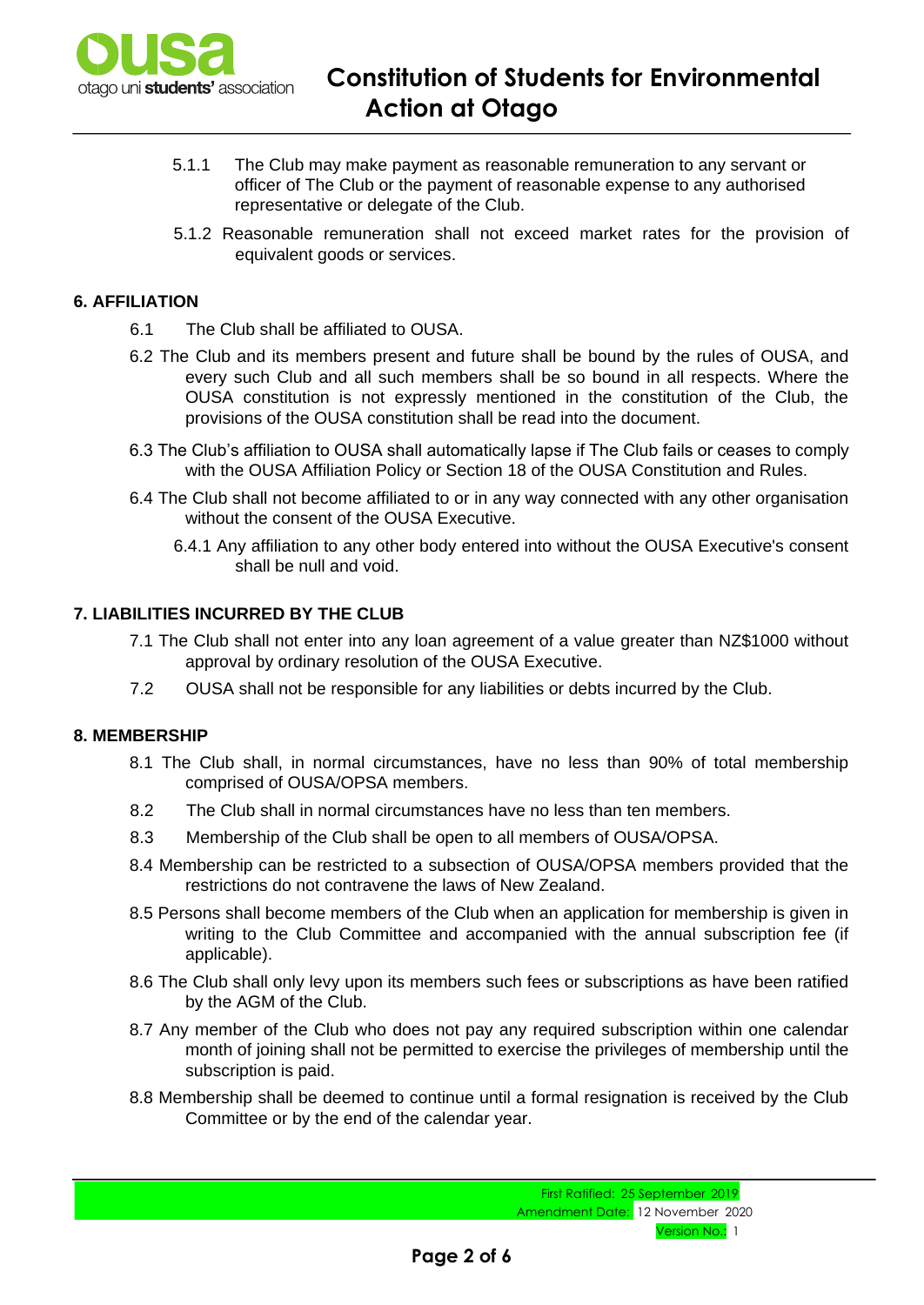

- 8.9 A club member may not be suspended or expelled unless the committee resolves to do so by special resolution.
	- 8.9.1 The suspended member will be relieved of any powers and responsibilities and is not permitted to attend club activities.
	- 8.9.2 A special general meeting must be called within three months to expel the member or the suspension lapses.
- 8.10 The following procedure must be used to expel a club member:
	- 8.10.1 Written notice of any meeting regarding the expulsion and of the basic allegations and charges against the member must be received in person 30 days prior to the meeting taking place.
	- 8.10.2 That a special general meeting is called which the member to be expelled may attend in person, or submit in written form, grounds for his or her defence.
	- 8.10.3 The motion to expel a club member must be passed by special resolution.
	- 8.10.4 That the member is informed in writing of the decision of the meeting and the length of his or her expulsion.
- 8.11 Where a member of the Club is expelled, that member shall have the right of appeal to the OUSA Executive.

## **9. ANNUAL GENERAL MEETING (AGM)**

- 9.1 The Annual General Meeting (AGM) of the Club shall be held during the month of September at such time and place as the Club Committee shall decide.
- 9.2 The AGM shall be held for the following purposes:
	- 9.2.1 To receive, from the Club Committee, a report of the proceedings of the previous year and a statement of the Club accounts;
	- 9.2.2 To elect the officers of the Club Committee for the following year;
	- 9.2.3 To conduct any general business.
- 9.3 Any club member appointed by the committee shall be chair of the meeting.
- 9.4 Every motion shall be moved by one Club member and seconded by another.
- 9.5 Every member present shall be entitled to one vote,
	- 9.5.1 In the case of an equality of votes the Chair shall have a second or casting vote.
- 9.6 The quorum shall be 20 per cent of the Club's total members or 6 members, whichever is smaller.
- 9.7 At least 14 days notice of the AGM shall be given to all members, by contacting the membership through email, and by posting in the relevant Facebook networks.
	- 9.7.1 The notice shall include an agenda of business to be conducted at the AGM.

## **10. SPECIAL GENERAL MEETINGS AND NO CONFIDENCE VOTES**

10.1 The Club Committee on their own behalf or on the signed request of a quorum of members may at any time call a Special General Meeting.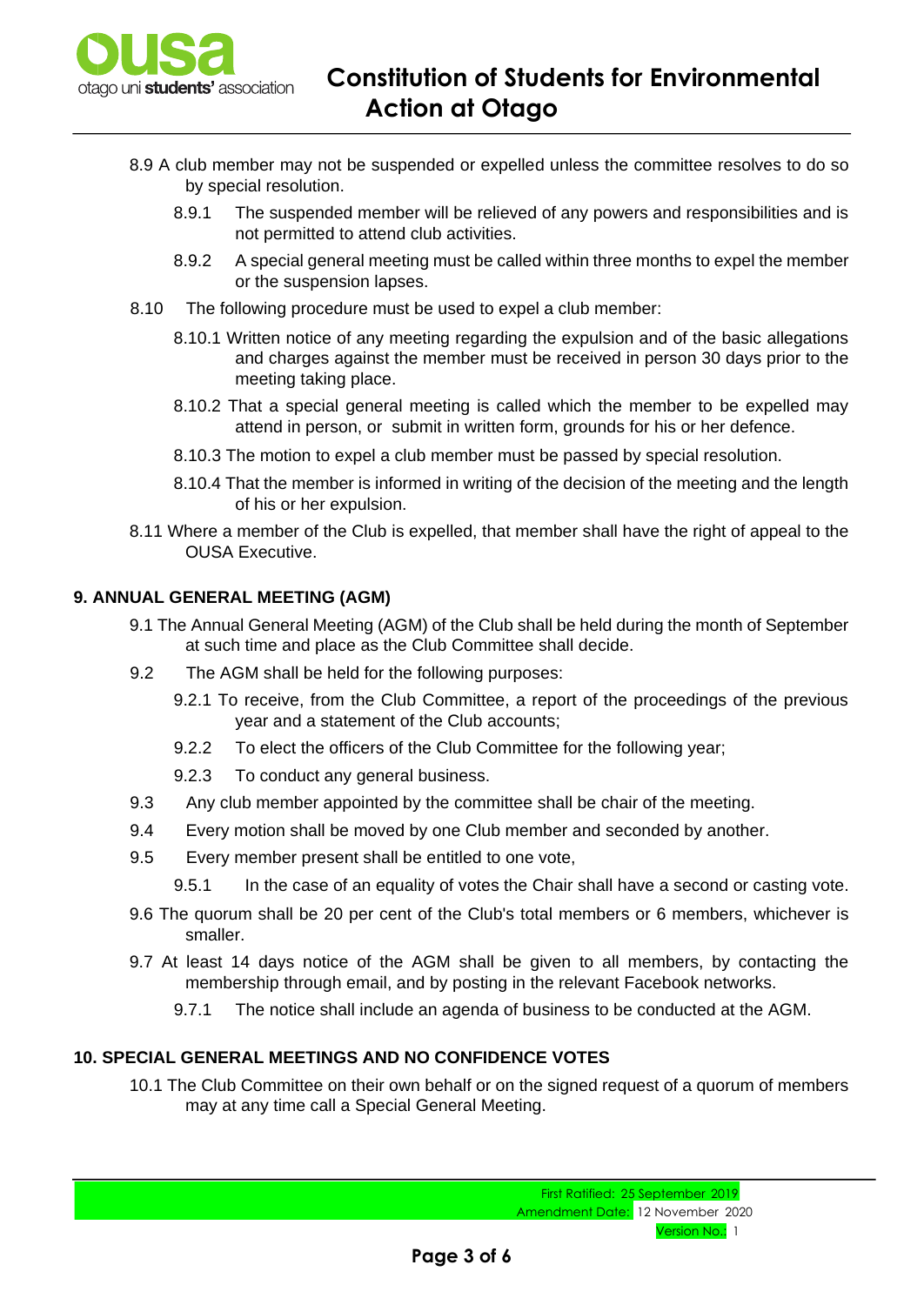

- 10.1.1 If the Club Committee does not call a meeting within 14 days of receiving such a request, the requestors may themselves call a Special General Meeting.
- 10.1.2 Notice of a Special General Meeting shall be given in the manner described above for an AGM.
- 10.2 The conduct, voting procedures and quorum of a Special General Meeting shall be the same as those prescribed for the AGM.
- 10.3 At any Special General Meeting a motion of no confidence in the Club Committee, or any member thereof, may be passed by special resolution provided that 14 days notice of such intention has been given.
	- 10.3.1 On the passing of such motion, the Committee member shall be deemed to have resigned and the meeting shall then have the power to, and may proceed to, elect a new Committee member to the vacant position (s).
	- 10.3.2 Such new member shall hold office until the next AGM.

## **11. CLUB OFFICERS AND THEIR ELECTION**

- 11.1 The management and control of the Club shall be deputed to the officers of the club who represent the Committee of the Club.
- 11.2 The Committee of the Club shall consist of a maximum of seven people, being two coconvenors, a secretary, a treasurer, a social officer, a garden officer, and an events coordinator all of whom shall be elected at the Annual General Meeting.
- 11.3 Every candidate for office shall be nominated at the meeting by one member of the Club and seconded by another.
- 11.4 Every member present at the meeting shall be entitled to one vote.
- 11.5 In the event of two or more candidates receiving an equal number of votes, the chair of the meeting shall have a second or casting vote.
- 11.6 The Club Officers shall hold office for one year following their appointment or until an officer resigns.
	- 11.6.1 Such resignation shall be effective immediately upon receipt in writing by the committee.
	- 11.6.2 If a vacancy on the Club Committee occurs during the year, providing that a quorum remains, the Club Committee may appoint any member to fill such a vacancy, unless it has occured due to a no confidence vote.
	- 11.6.3 If a vacancy occurs due to a no confidence vote then section 10 of this constitution applies.

## **12. THE CLUB COMMITTEE**

- 12.1 The Club Committee shall have full power at its meetings to deal with all matters relating to the objectives of the Club.
	- 12.1.1 Any matters relating to the interpretation of these rules;
	- 12.1.2 Except where power is vested in the Club at a general meeting.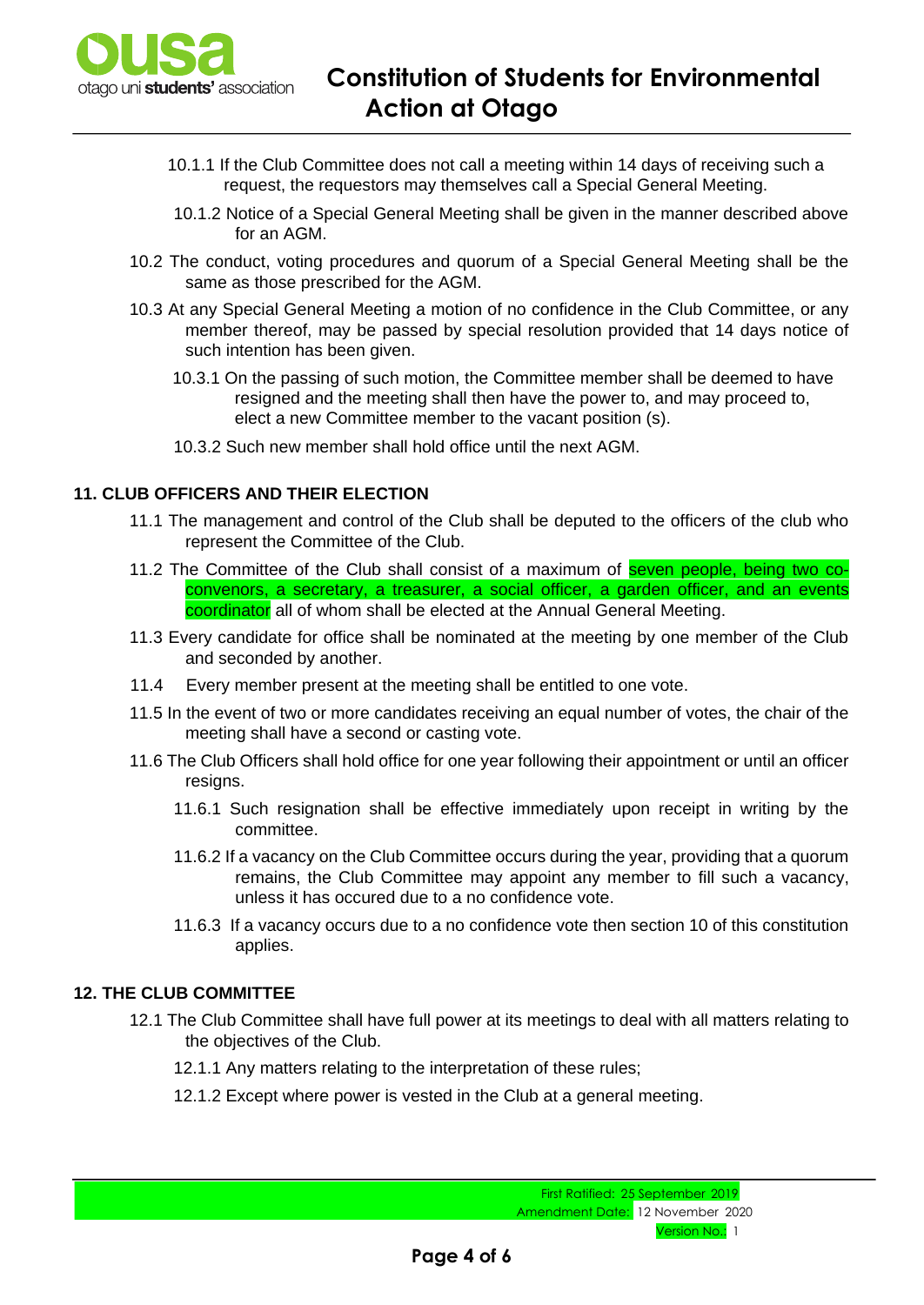

- 12.2 All decisions shall be valid and binding on the members, only so far as they do not conflict with these rules, the rules of OUSA, or decisions of the OUSA Executive.
- 12.3 The Club Committee shall meet at such times as it deems fit.
- 12.4 The chair, or in their absence, any member appointed by the Club Committee, shall, in the case of an equality of votes, have a second or casting vote at all Club Committee meetings.
- 12.5 The quorum for Club Committee meetings shall be the majority of Club Committee members.
- 12.6 One member of the Club Committee shall be elected to represent the Club on the OUSA Affiliated Clubs Council.

## **13. FINANCE, PROPERTY AND RECORDS OF THE CLUB**

- 13.1 The funds of the Club shall be in the control of the Club Committee, which will depute the treasurer to manage them.
- 13.2 The treasurer shall also:
	- 13.2.1 Keep a true record and account of all the receipts and payments of the Club including bank statements;
	- 13.2.2 Prepare the statement of accounts and balance sheet for the financial year;
	- 13.2.3 Keep the Club's asset register up to date.
- 13.3 The secretary shall:
	- 13.3.1 Keep a true record and account of the proceedings and meetings of the Club and the Club Committee;
	- 13.3.2 Keep a correct and up to date membership list;
	- 13.3.3 Conduct and archive all correspondence relating to the club.

#### **14. DISAFFILIATION OF THE CLUB FROM OUSA**

- 14.1 A club may disaffiliate from OUSA at any time by notifying the CDO in writing.
	- 14.1.1 Such notification will provide reasons for why the club is disaffiliating from OUSA.
	- 14.1.2 Notification will be provided by supplying the Club's AGM Minutes to that effect.

#### **15. DISSOLUTION OF THE CLUB**

- 15.1 If the club's committee members are unable to be contacted using all possible means for a period of six months the club will be deemed to be dissolved.
- 15.2 Upon dissolution of the Club:
	- 15.2.1 All funds remaining after debts have been cleared will be donated to an environmental cause of the committee's choosing.
	- 15.2.2 All assets will be distributed to an environmental cause of the committee's choosing.